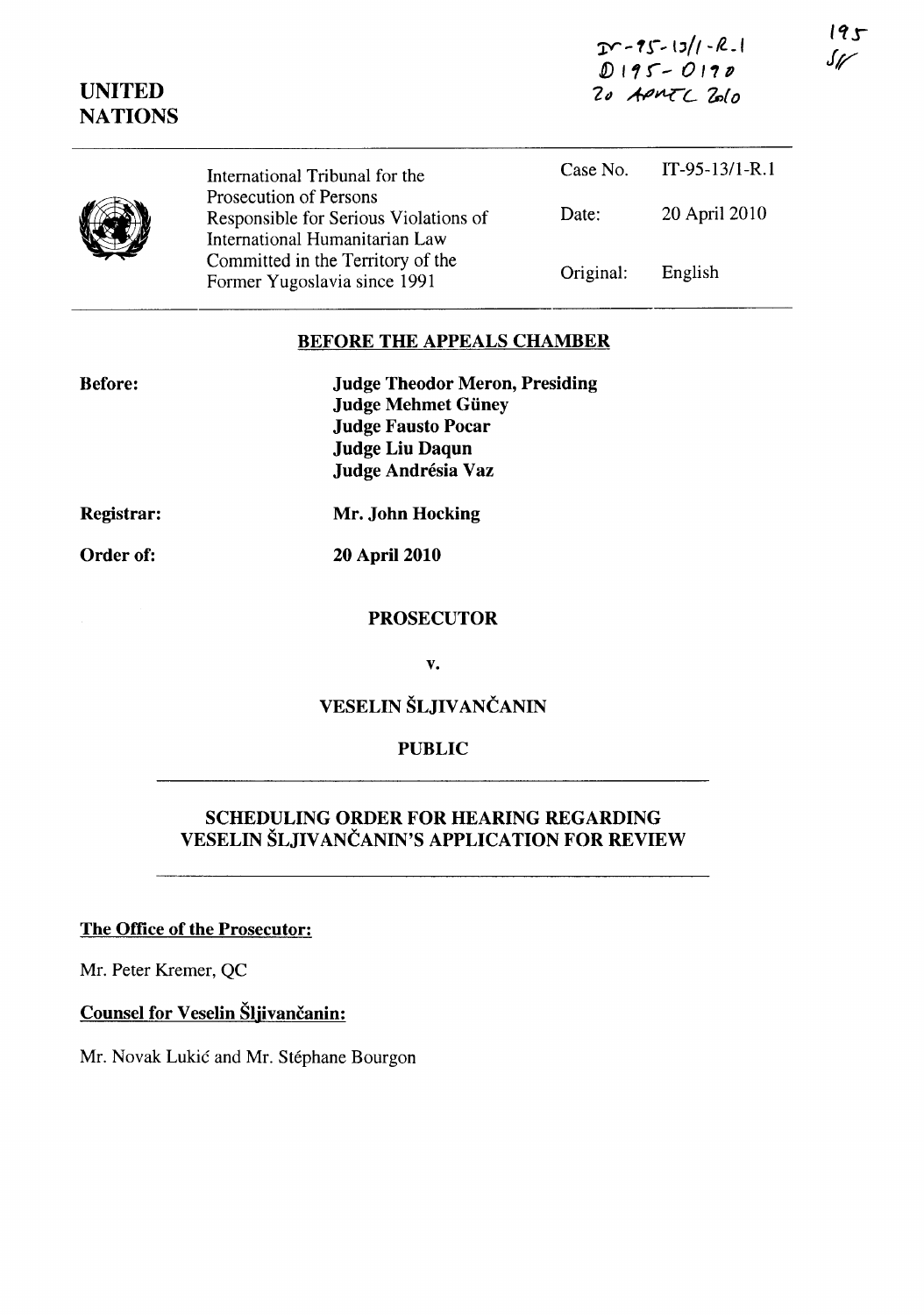**THE APPEALS CHAMBER** of the International Tribunal for the Prosecution of Persons Responsible for Serious Violations of International Humanitarian Law Committed in the Territory of the former Yugoslavia since 1991 ("Appeals Chamber" and "Tribunal", respectively);

**RECALLING** that the Appeals Chamber is seised of the "Application on Behalf of Veselin Šljivančanin for Review of the Appeals Chamber Judgment of 5 May 2009" ("Review Motion") filed by Counsel for Veselin Šljivančanin ("Šljivančanin") on 28 January 2010;

**NOTING** the public redacted "Prosecution Response to Šljivančanin's Application for Review" filed by the Office of the Prosecutor ("Prosecution") on 9 March 2010, and the "Reply to Prosecution Response to Šljivančanin's Application for Review" filed by Šljivančanin on 29 March 2010;

**CONSIDERING** that the Review Motion asserts that Miodrag Panić ("Panić") is prepared to offer testimony that invalidates Šljivančanin's conviction for aiding and abetting murder as a violation of the laws or customs of war,<sup>1</sup> and that this testimony constitutes a "new fact" in the context of Rule 119 of the Rules of Procedure and Evidence ("Rules");<sup>2</sup>

**FINDING,** Judge Pocar dissenting, that in this exceptional context it is in the interests of justice to convene an Oral Hearing ("Hearing") of the Appeals Chamber to examine legal and evidentiary aspects of Šljivančanin's contentions, namely: (1) the evidentiary value and relevance, if any, of Panić's testimony; and (2) whether Panić's testimony constitutes a "new fact";<sup>3</sup>

**EMPHASIZING** that the present order in no way expresses the Appeals Chamber's views on any aspect of the Review Motion;

**HEREBY ORDERS,** Judge Pocar dissenting, that the Hearing shall take place on 3 June 2010, in a courtroom to be determined, and **INFORMS** the parties that the timetable for the hearing shall be as follows:

### 3 June 2010:

09:00 - 09:15 Introductory Statement by the Presiding Judge (15 minutes)

### *Examination of Witness* Panić:

09: 15 - 10:00 Examination-in-chief of Panić by Šljivančanin (45 minutes)

<sup>&</sup>lt;sup>1</sup> Review Motion, paras 30-38.

<sup>2</sup>*ld.,* paras 12-29.

*Cf.* Rules 54, 107 of the Rules.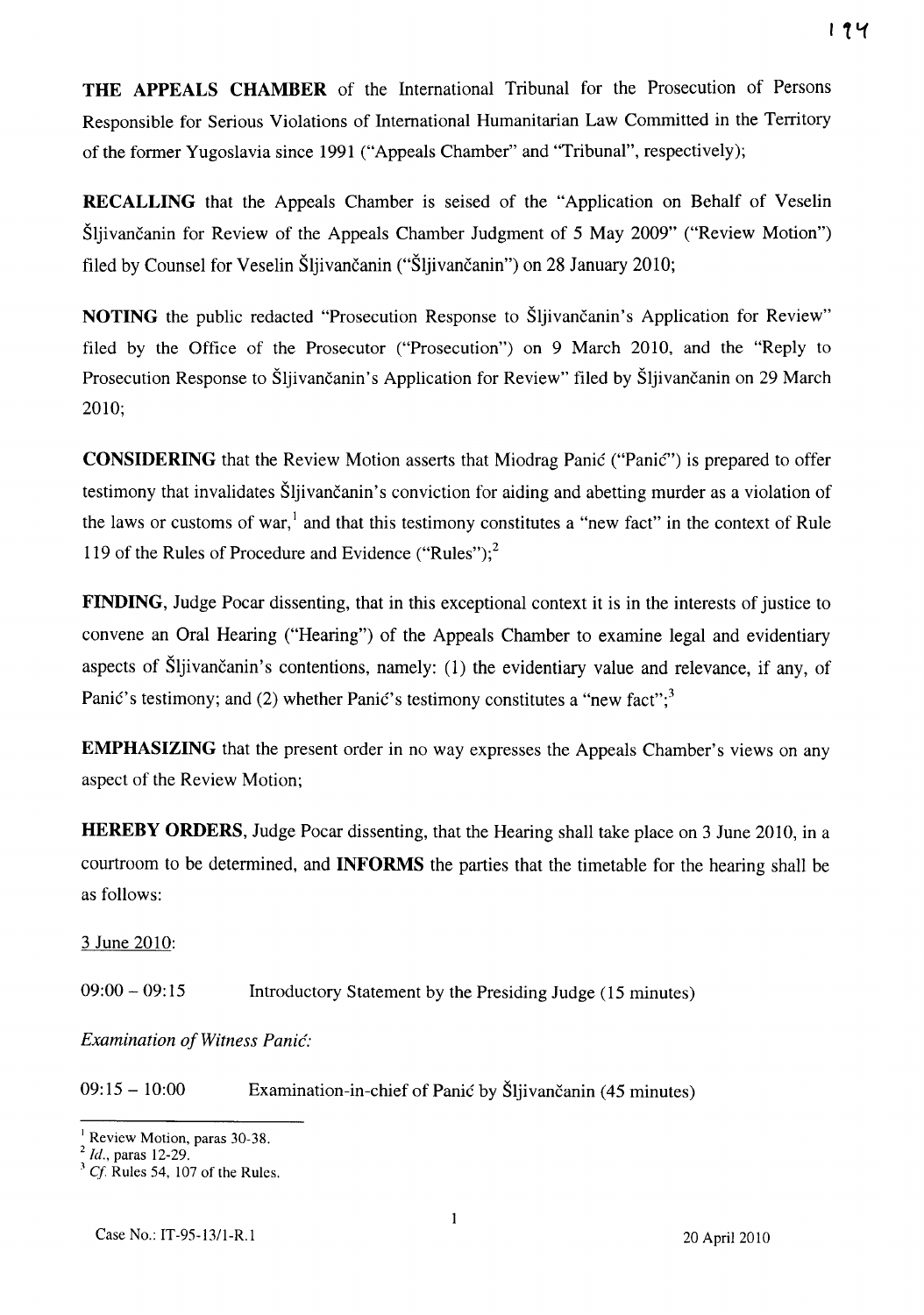| $10:00 - 10:15$                                                | Pause (15 minutes)                                         |  |  |
|----------------------------------------------------------------|------------------------------------------------------------|--|--|
| $10:15 - 11:00$                                                | Cross-examination of Panić by the Prosecution (45 minutes) |  |  |
| $11:00 - 11:15$                                                | Pause (15 minutes)                                         |  |  |
| $11:15 - 11:30$                                                | Re-examination of Panić by Šljivančanin (15 minutes)       |  |  |
| $11:30 - 11:45$                                                | Summary Arguments by Šljivančanin (15 minutes)             |  |  |
| $11:45 - 12:00$                                                | Summary Arguments by Prosecution (15 minutes)              |  |  |
| Arguments on Whether Panić Testimony Constitutes a "New Fact": |                                                            |  |  |

| $13:30 - 14:15$ | Submissions of Šljivančanin (45 minutes)    |
|-----------------|---------------------------------------------|
| $14:15 - 14:30$ | Pause (15 minutes)                          |
| $14:30 - 15:15$ | Submissions of the Prosecution (45 minutes) |
| $15:15 - 15:30$ | Reply of Šljivančanin (15 minutes)          |

**DIRECTS** the Registrar to communicate this scheduling order to Panić and to make the necessary arrangements for him to appear at the Hearing;

**REQUESTS** the Registrar to make all other necessary arrangements for the Hearing as scheduled.

Done in English and French, the English text being authoritative.

Dated this 20th day of April 2010, At The Hague, The Netherlands.

Throdu Meri

Judge Theodor Meron Presiding Judge

Judge Pocar appends a dissenting opinion.

#### **[Seal of the Tribunal]**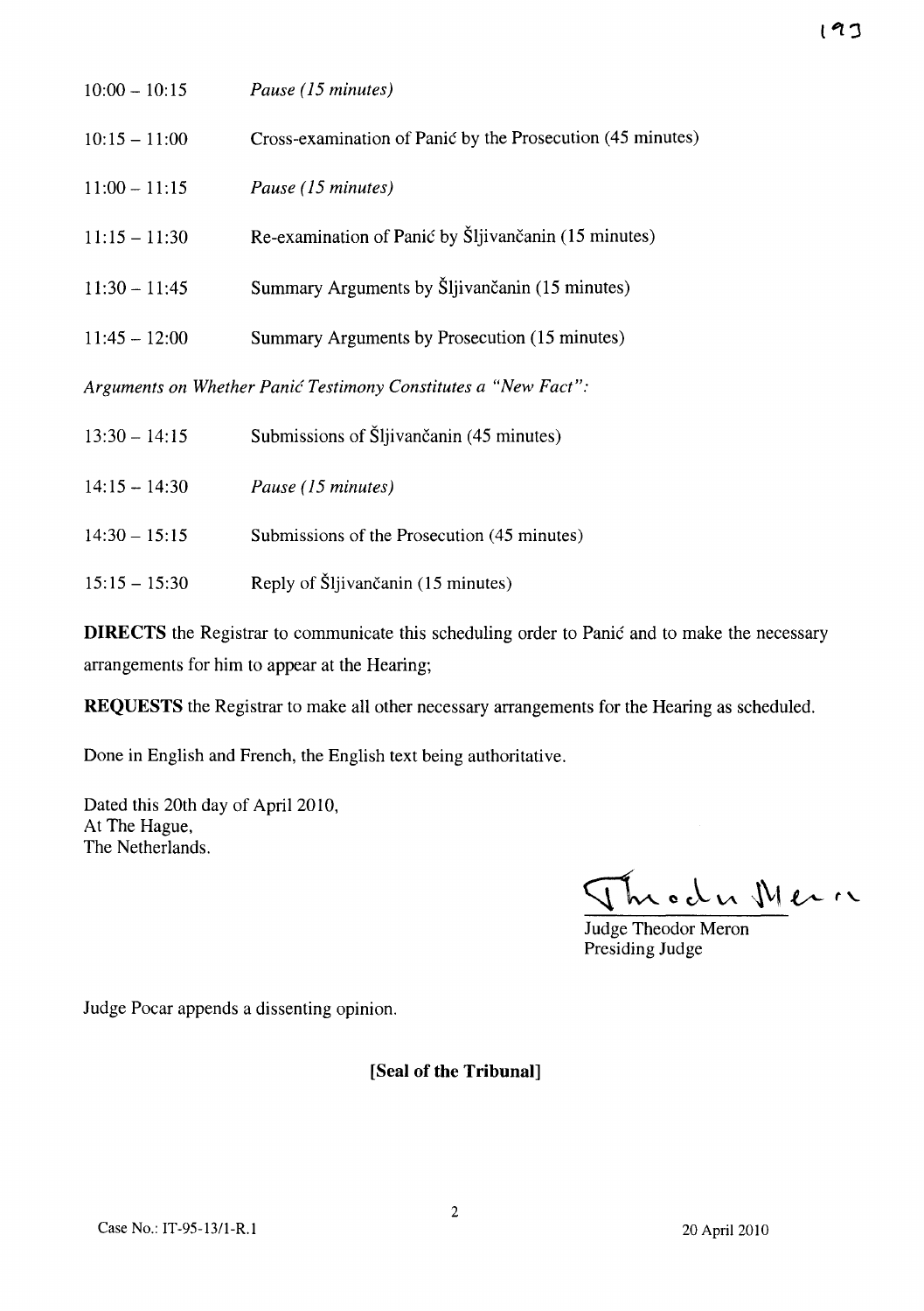## **DISSENTING OPINION OF JUDGE POCAR**

1. Irespectfully dissent from the Majority decision to schedule an oral hearing which is, in the present circumstances, outside the scope of the review proceeding as envisaged by the Statute of the Tribunal ("Statute") and Rules 119 and 120 of the Rules of the Tribunal ("Rules"), since it is aimed at assessing "the evidentiary value and relevance" of the testimony of a witness, Mr Panić, through the examination of the witness. Consequently, Mr. Panić is called to testify on an alleged "new fact", before a decision on the existence of such a new fact has been made by the Appeals Chamber.

2. The Appeals Chamber is seised of an application for review by Counsel for Veselin Šljivančanin ("Šljivančanin") pursuant to Article 26 of the Statute and Rules 119 and 120 of the Rules.<sup>1</sup> The Appeals Chamber has therefore to decide whether to grant or dismiss the Review Motion. Pursuant to Article 26 of the Statute and Rules 119 and 120 of the Rules, the existence of a new fact which, if proved, could justify a review of the judgement must be established *prior* to an evidentiary hearing as prescribed by Rule 120 of the Rules. An assessment as to the existence of a new fact is the first step of the review proceeding. Thus, hearing and assessing evidence is only permitted *after* the existence of a new fact has been established.

3. I concede that a hearing could be held with the aim to clarify whether the fact submitted by Šljivančanin constitutes a new fact for purpose of review. However, such a hearing should be strictly limited to a discussion between the parties as to the existence of a new fact. In this case, the scheduling order allows for the examination of Witness Panić without any indication as to the scope thereof. In my view, this is problematic since the existence of the new fact is distinct from the content and relevance of such a fact. It is vital that this distinction is observed and inappropriate to consider these matters in tandem.

4. Nor can derogation from the Rules be justified by an alleged "exceptional context". The scheduling order fails to identify the exceptional context of this request for review. Furthermore, the context of this request cannot be characterised as exceptional with respect to other requests for review submitted to the Appeals Chamber in the past. Thus, there is no reason to derogate from ordinary procedure as set forth in the Rules.

3

<sup>&</sup>lt;sup>1</sup> Application on Behalf of Veselin Šljivančanin for Review of the Appeals Chamber Judgment of 5 May 2009, 28 January 2010 ("Review Motion"), p. 1.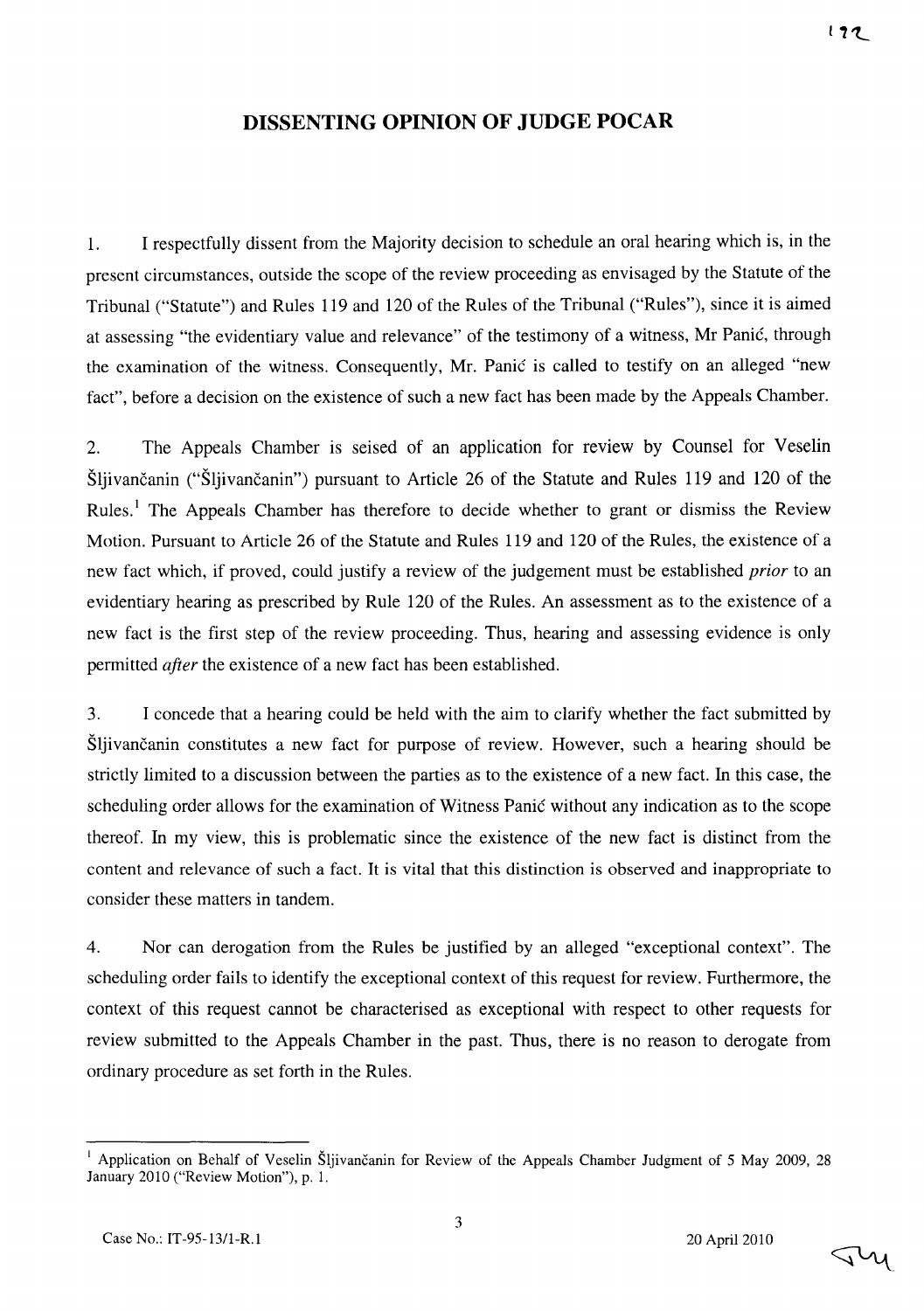5. In light of the above, the Appeals Chamber should first characterise the fact submitted in the request for review as a "new fact" and, subsequently, hold a review hearing after giving the parties an opportunity to present evidence thereon. Indeed, I am troubled with the Majority's decision to hear Panić's testimony without giving the Prosecution an opportunity to call its own witness(es) in rebuttal.

6. Furthermore, the Majority decision to hold a hearing aimed at assessing evidence before having established the existence of a new fact may open the door to the reconsideration of a final judgement, in disregard of the established approach adopted by the Appeals Chamber. The Tribunal has established case-law, based on the principle of finality, that once a judgment is final it cannot be the object of reconsideration.<sup>2</sup> Rather, the only remedy available is a review proceeding. Therefore, any request for reconsideration stands to be rejected, as the Appeals Chamber has done in the recent past in this very case.<sup>3</sup>

7. I am also concerned that the Majority decision may lead to a flood of unjustified requests for review aimed at conducting a "fishing expedition" to try to find new facts. It will be hard for the Appeals Chamber to justify the denial of such future requests for review since it convenes the scheduled hearing in the "interests of justice". Should the Appeals Chamber decide to dismiss such motions it would appear to adopt a double-standard, particularly in the absence of a clearly defined "exceptional context".

8. In conclusion, I firmly believe there is no legal basis for ordering a hearing which falls outside the scope of a review proceeding as governed by the Statute and the Rules, and is in contradiction with well-established jurisprudence of this Tribunal.

<sup>&</sup>lt;sup>2</sup> Prosecutor v. Zoran Žigić, Case No. IT-98-30/1-A, Decision on Zoran Žigić's "Motion for Reconsideration of Appeals Chamber Judgement IT-98-30/l-A Delivered on 28 February 2005", 26 June 2006, para. 9. *See also e.g. Prosecutor v. Timohir* Blaškič, Case No. IT-95-14-R, Decision on Prosecutor's Request for Review or Reconsideration, 23 November 2006, paras 79-80 (Public Redacted Version); *Georges Anderson Nderubumwe Rutaganda v. The Prosecutor,* Case No. ICTR-96-03-R, Decision on Requests for Reconsideration, Review, Assignment of Counsel, Disclosure, and Clarification, 8 December 2006, para. 6; *Prosecutor v. Pavle Strugar,* Case No. IT-01-42-Misc.l, Decision on Strugar's Request to Reopen Appeal Proceedings, 7 June 2007, para. 23; *Hassan Ngeze v. The Prosecutor,*  Case No. ICTR-99-52-R, Decision on Hassan Ngeze's Motions and Requests related to Reconsideration, 31 January 2008, p. 3.

*<sup>3</sup> Prosa·utor v. Mile* Mrkšić' *and Veselin* Šljivančanin, Case No. IT-95-13I1-A, Decision on Motion on Behalf of Veselin Šljivančanin Seeking Reconsideration of the Judgement Rendered by the Appeals Chamber on 5 May 2009 - or an Alternative Remedy, 8 December 2009, p. 2.